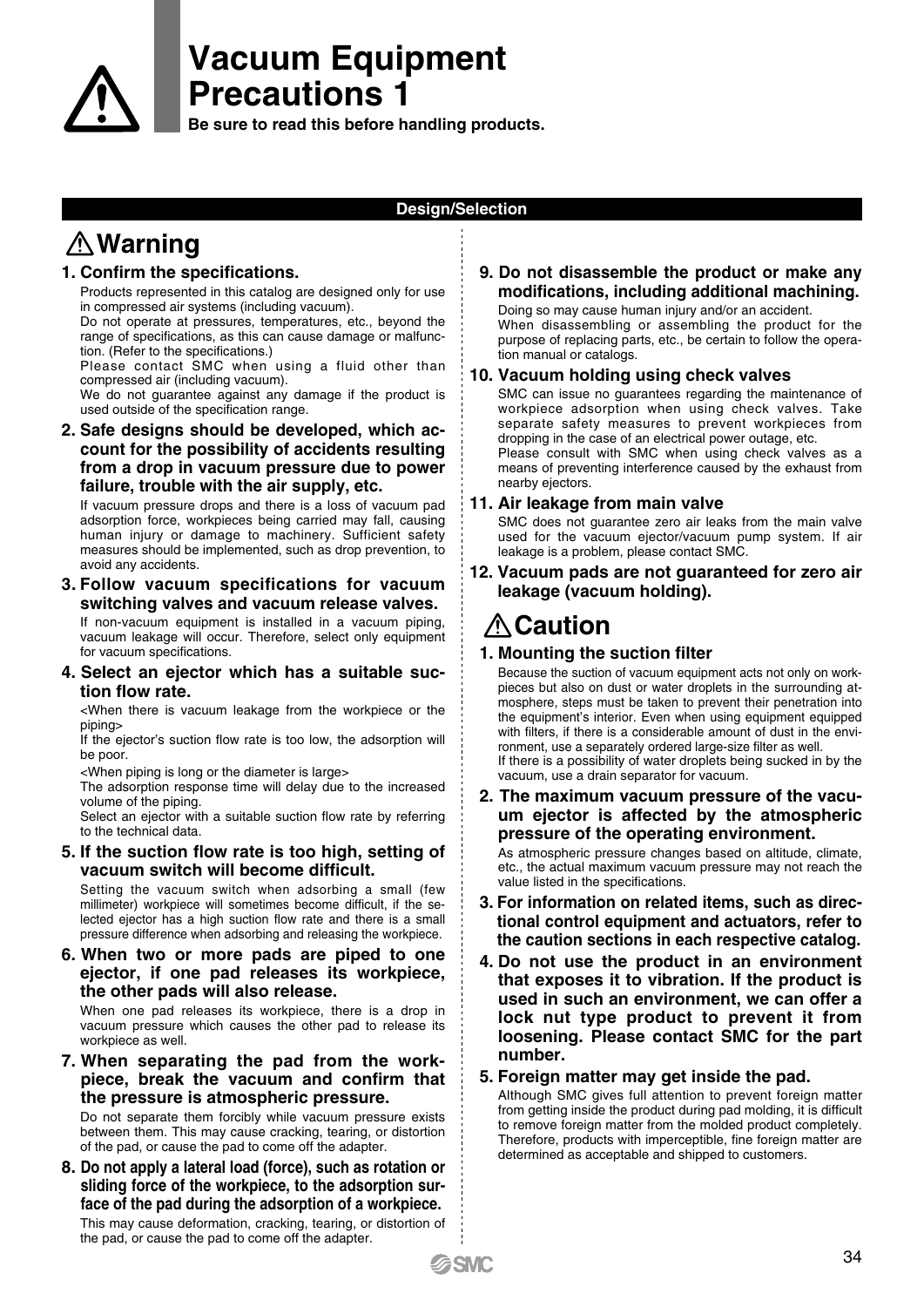

# **Vacuum Equipment Precautions 2**

**Be sure to read this before handling products.**

#### **Design/Selection Piping**

# **A** Caution **Caution**

### **6. There is a possibility of crystallized white powder or exuded liquid forming on the rubber surface.**

The crystallized powder is called bloom, and the exuded liquid is called bleed. Bloom and bleed do not affect product operation. This phenomenon is caused by rubber compounding agents, such as a vulcanizing agent, antioxidants, oxidation inhibitors, softeners, parting agents, etc., and differs depending on the rubber material. As this phenomenon is influenced by changes in the environment (temperature differences, light (fluorescent light), humidity, etc.), the occurrence time cannot be estimated.

#### **Mounting**

# **Warning**

### **1. Operation manual**

Install the products and operate them only after reading the operation manual carefully and understanding its contents. Also, keep the manual where it can be referred to as necessary.

- **2. Ensure sufficient space for maintenance activities.** When installing the products, allow access for maintenance and inspection.
- **3. Tighten threads with the proper tightening torque.** When installing the products, follow the listed torque specifications.
- **4. Be sure to secure the product in place when mounting the pad.**

Not securing it firmly into place may cause problems.

**5. Use caution when implementing rotating transfer with a pad or when using workpieces and pads with a deviation in the center of the suction position.**

Screw looseness due to rotation and pad rotation may cause problems. Apply a screw lock agent as necessary.

**6. Avoid operation in a rotational direction by using the ball joint pad mechanism.**

Wear may cause problems.

**7. A buffer is used to decrease the load applied to the pad (horizontal lifting).**

A malfunction may occur when the buffer is used for inclined or vertical lifting.

**8. After the stroke, make sure that the buffer returns to the initial state before starting the next process.**

Malfunctions may occur.

**9. When pushing a pad to a workpiece, make sure not to apply an impact or a large force.**

This will lead to premature deformation, cracking, or wearing of the pad. When pushing a pad onto a workpiece, operate within the deformable range of the pad skirt.

#### **10. Do not obstruct the exhaust port of the ejector.**

If the exhaust port is obstructed when mounted, a vacuum will not be generated. Also, do not obstruct the exhaust port with the goal of removing the workpiece. It may cause damage to the equipment.

#### **1. Refer to the Fittings and Tubing Precautions (pages 52 to 56) for handling One-touch fittings.**

#### **2. Preparation before piping**

Before piping is connected, it should be thoroughly blown out with air (flushing) or washed to remove chips, cutting oil, and other debris from inside the pipe.

#### **3. Winding of sealant tape**

When screwing piping or fittings into ports, ensure that chips from the pipe threads or sealing material do not enter the piping. Also, if sealant tape is used, leave 1.5 to 2 thread ridges exposed at the end of the threads.



#### **4. Use piping with adequate conductance.**

Select equipment and piping for the vacuum side which has adequate conductance so that the ejector's maximum suction flow rate can be accommodated by the piping.

Also, make sure that there are no unnecessary restrictions, leaks, etc., along the course of the piping. Furthermore, the air supply should be designed while taking into consideration the ejector's maximum air consumption and the air consumption of other pneumatic circuits.

#### **5. Avoid disorganized piping.**

Piping which is direct and of the shortest possible length should be used for both the vacuum and supply sides. Disorganized piping should be avoided. Unnecessary length increases the piping volume, and thus increases the response time.

**6. Use piping with large conductance on the exhaust side of the ejector.**

If the exhaust piping is restrictive, there will be a decline in the ejector's performance.

**7. Be certain that there are no crushed areas in the piping due to damage or bending.**

#### **Vacuum Release Flow Adjusting Needle**

## **Warning**

- **1. The pressure and flow rate of the vacuum release air to be output varies depending on the supply pressure, needle opening, and difference between the vacuum ejector system and the vacuum pump system. Conduct appropriate adjustments with the adjusting needle mounted on the actual machine while checking the effects on the workpiece.**
- **2. To adjust the flow rate, turn the adjusting needle to the right (clockwise) to decrease the flow rate, and turn it to the left (counterclockwise) to increase the flow rate.**